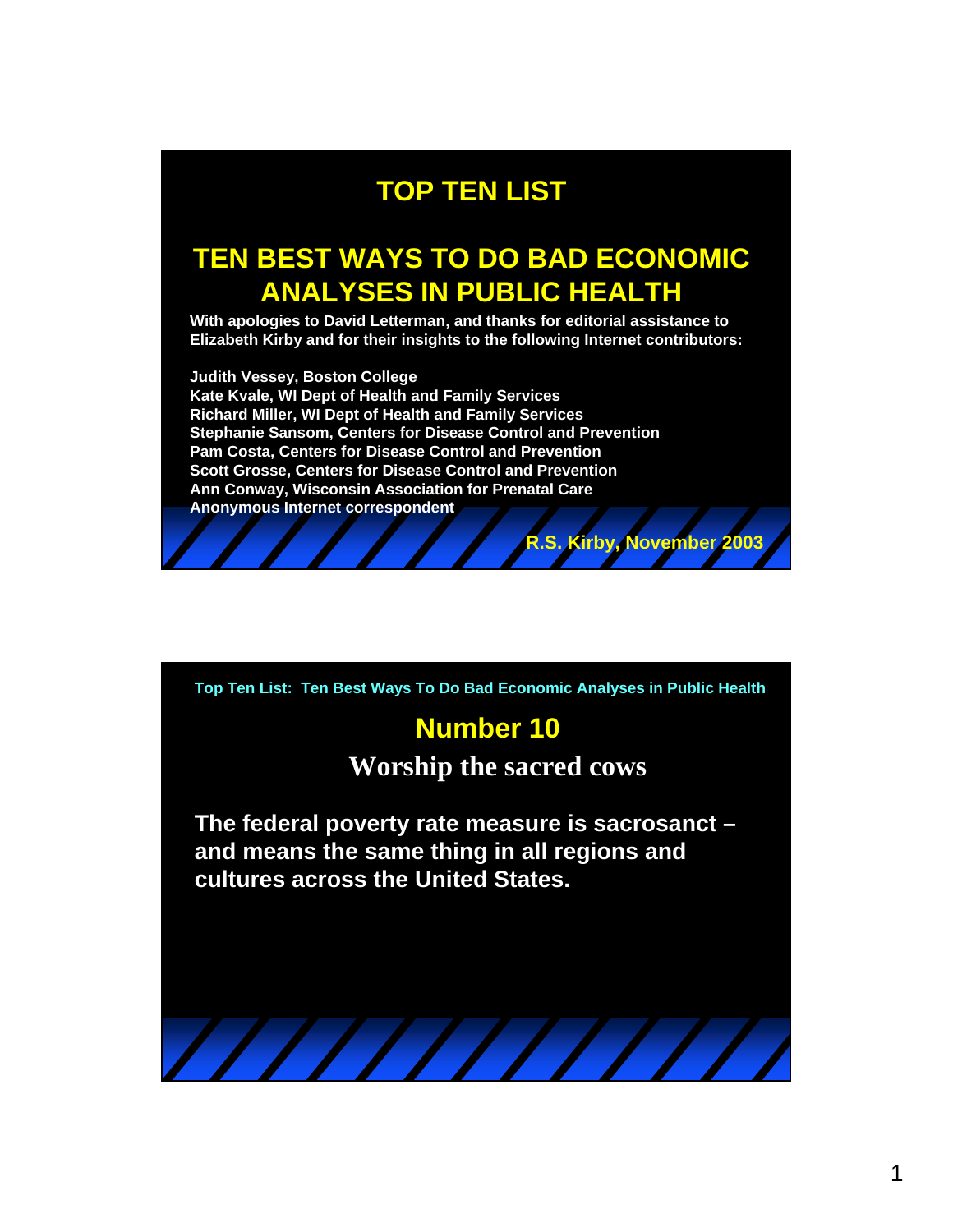### **Number 9**

**Deduce – It's elementary, my dear Watson**

**First assume "ceteris paribus" – all other things being equal. Then, following completion of your analysis, interpret and apply the results as if no heroic assumptions were made.**

**Take a lesson from the clinical trialists – they've been doing the same thing with evidence-based practice for years!** 

**Top Ten List: Ten Best Ways To Do Bad Economic Analyses in Public Health**

## **Number 8**

**What you see is what they got**

**Charges for health care services always reflect the actual cost to the provider or agency to provide those services.**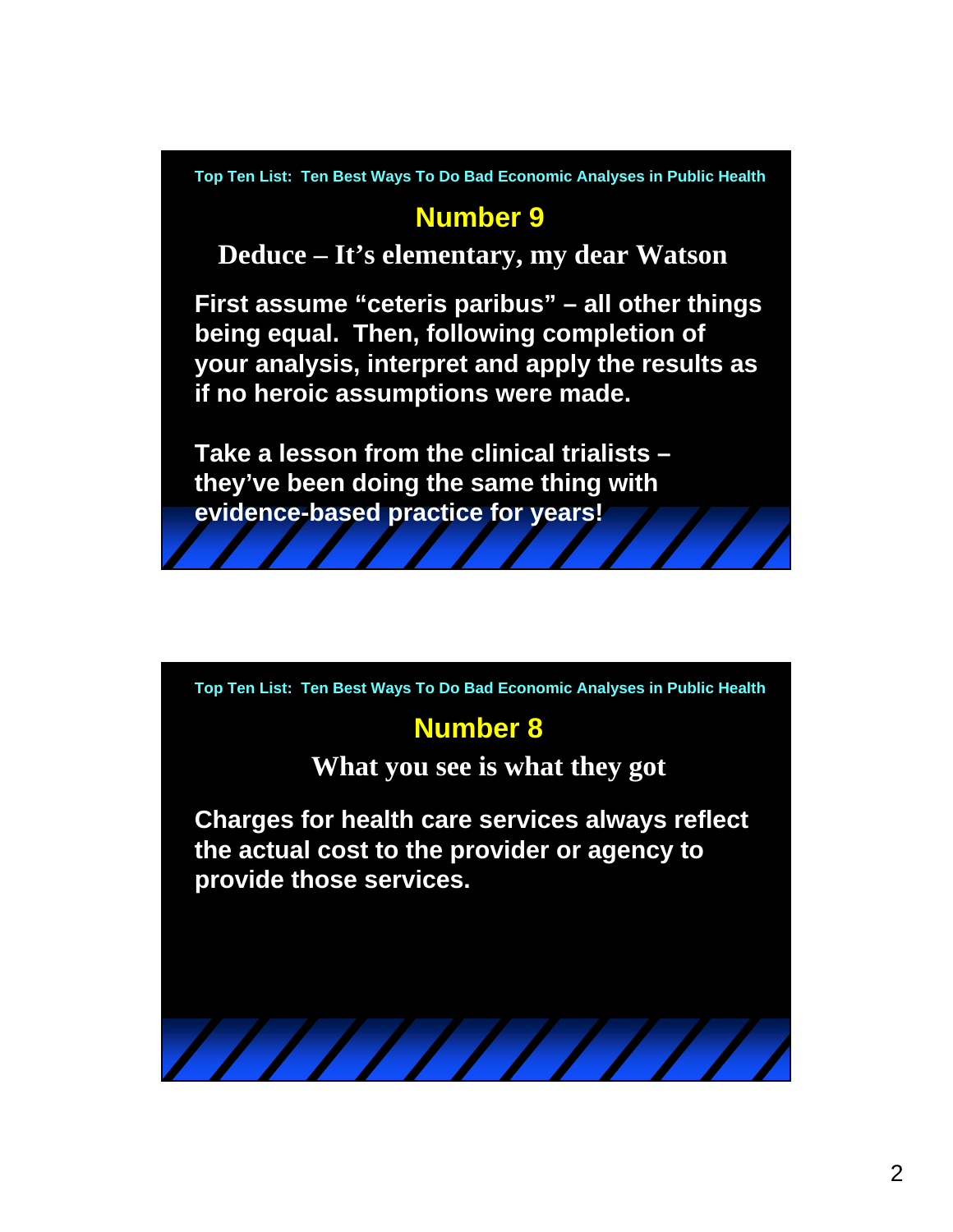## **Number 7**

**Profits, or prophets?**

**Increasing health care costs are solely the result of inflation.**

**And, since you believe this, you also understand that the cost of microcomputers continues to increase – today's new Dell costs more than the original TRS or Apple IIe.**



**Top Ten List: Ten Best Ways To Do Bad Economic Analyses in Public Health**

### **Number 6 Can't you read?**

**Economic jargon should always be used excessively in any MCH report. For example:**

**'MCH professionals show "willingness to pay" for cost-effectiveness research, provided the "contingent valuation" does not exceed the economists' "indirect costs" for the "standard gamble" that "QALY" results will be forthcoming.**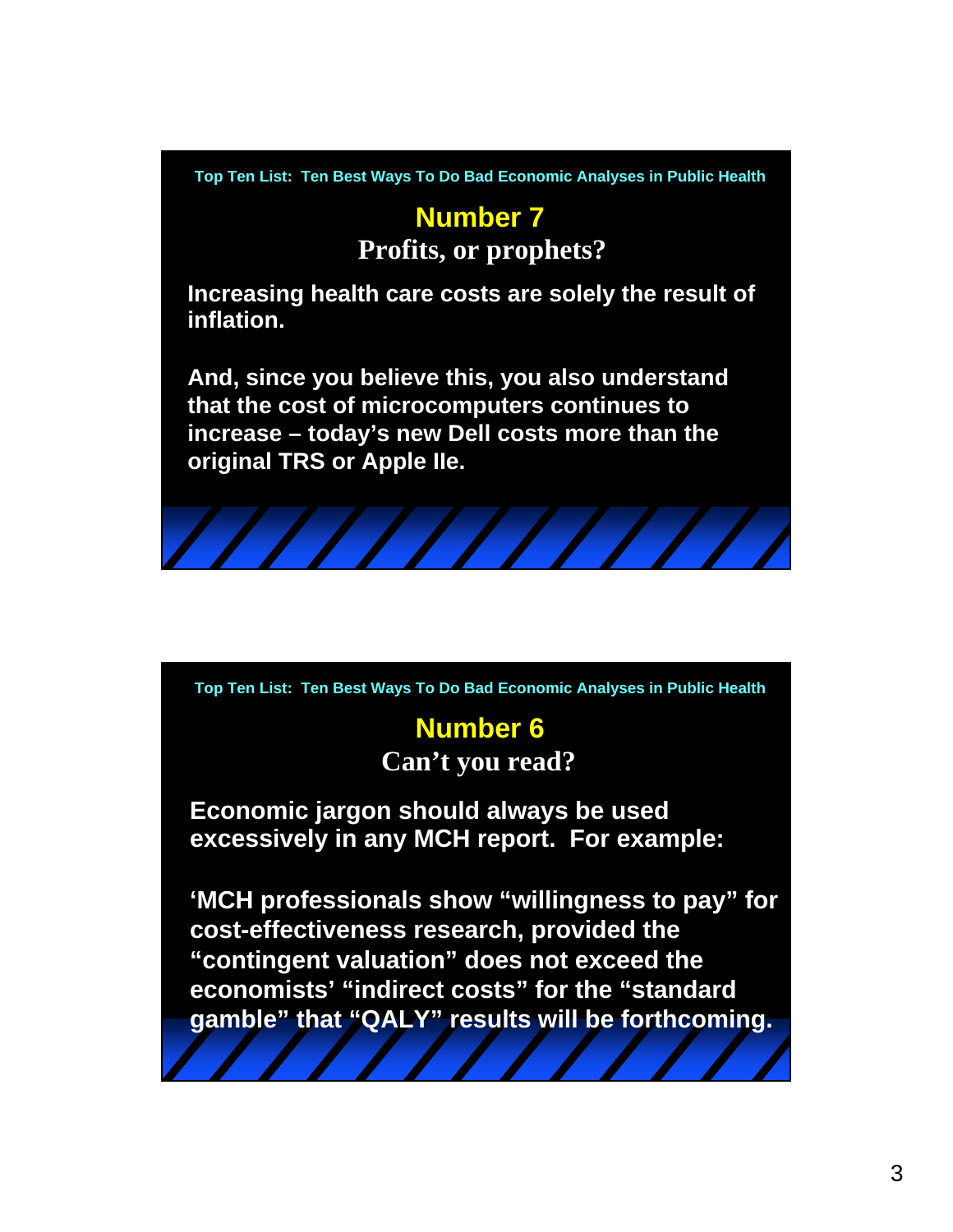## **Number 5**

**Cost savings is all that matters**

**Economic analyses show that prenatal care is not directly associated with better birth outcomes.** 

**It would be best to conclude that, since prenatal care services are a cost center in agency budgets, public health programs should not invest in these services for their clients.**



**Number 4 Top Ten List: Ten Best Ways To Do Bad Economic Analyses in Public Health**

**Try to make it real – compared to what?**

**Economic data in dollars and cents can always be analyzed validly with no conversion or adjustment, even from differing sources or over time.**

**As an economic historian from the University of Mississippi once said, when asked if his labor data were in "real dollars" – "How would I know about 'real wages'? I teach at Ole Miss!"**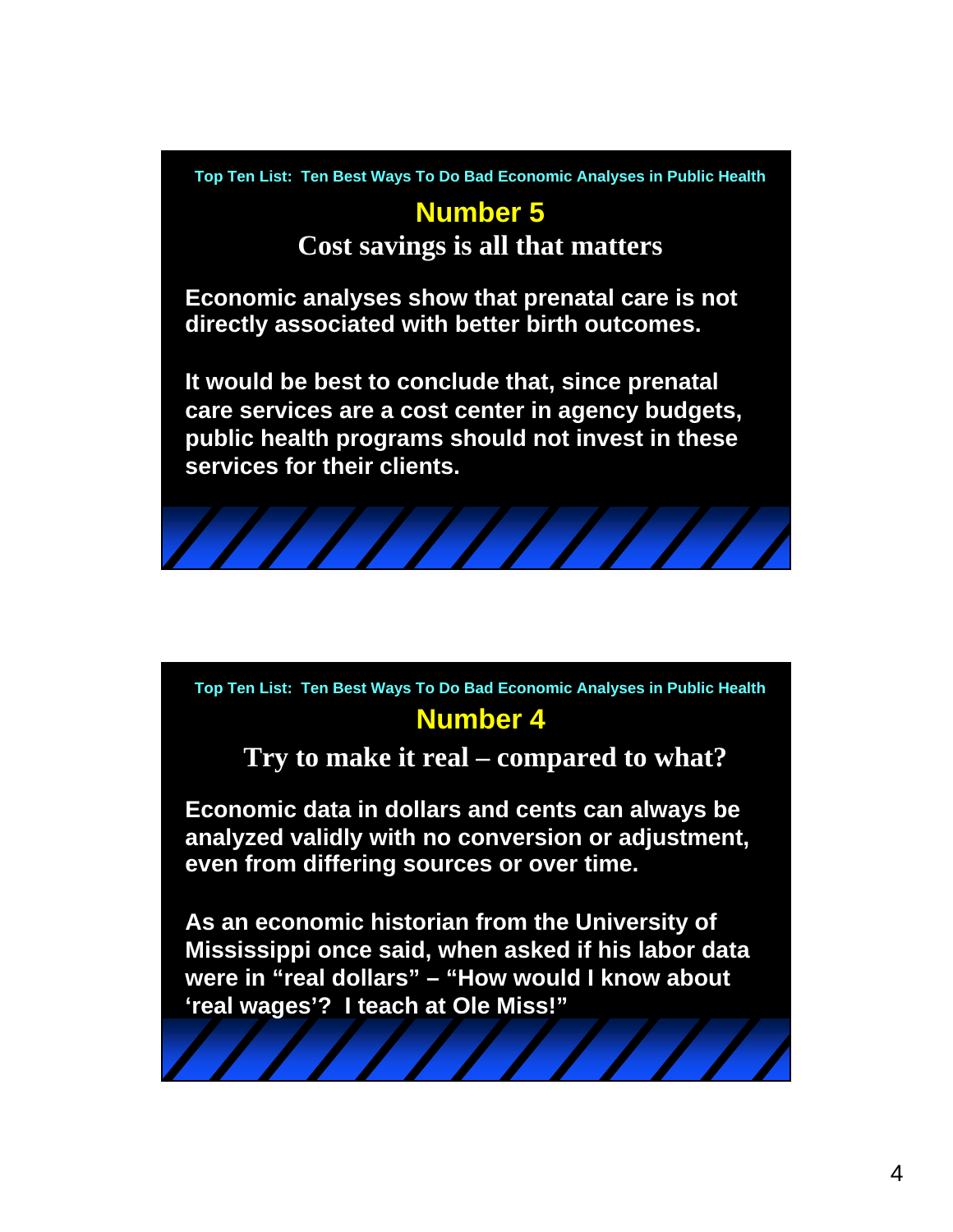### **Number 3**

**From conceptual to operational definition, in one easy step!**

**Race and ethnicity can always be used as proxy measures for income or socio-economic status.**

**Corollary: any observed difference in pregnancy outcomes or health care utilization across race/ethnic groups must be due to differential income and wealth.**

**Top Ten List: Ten Best Ways To Do Bad Economic Analyses in Public Health**

## **Number 2**

**I know a cost when I see one!**

**The following terms are all synonymous – and can and should be used interchangeably:**

**Cost-benefit Cost-efficient Cost-effective Cost-equity Cost-utility**